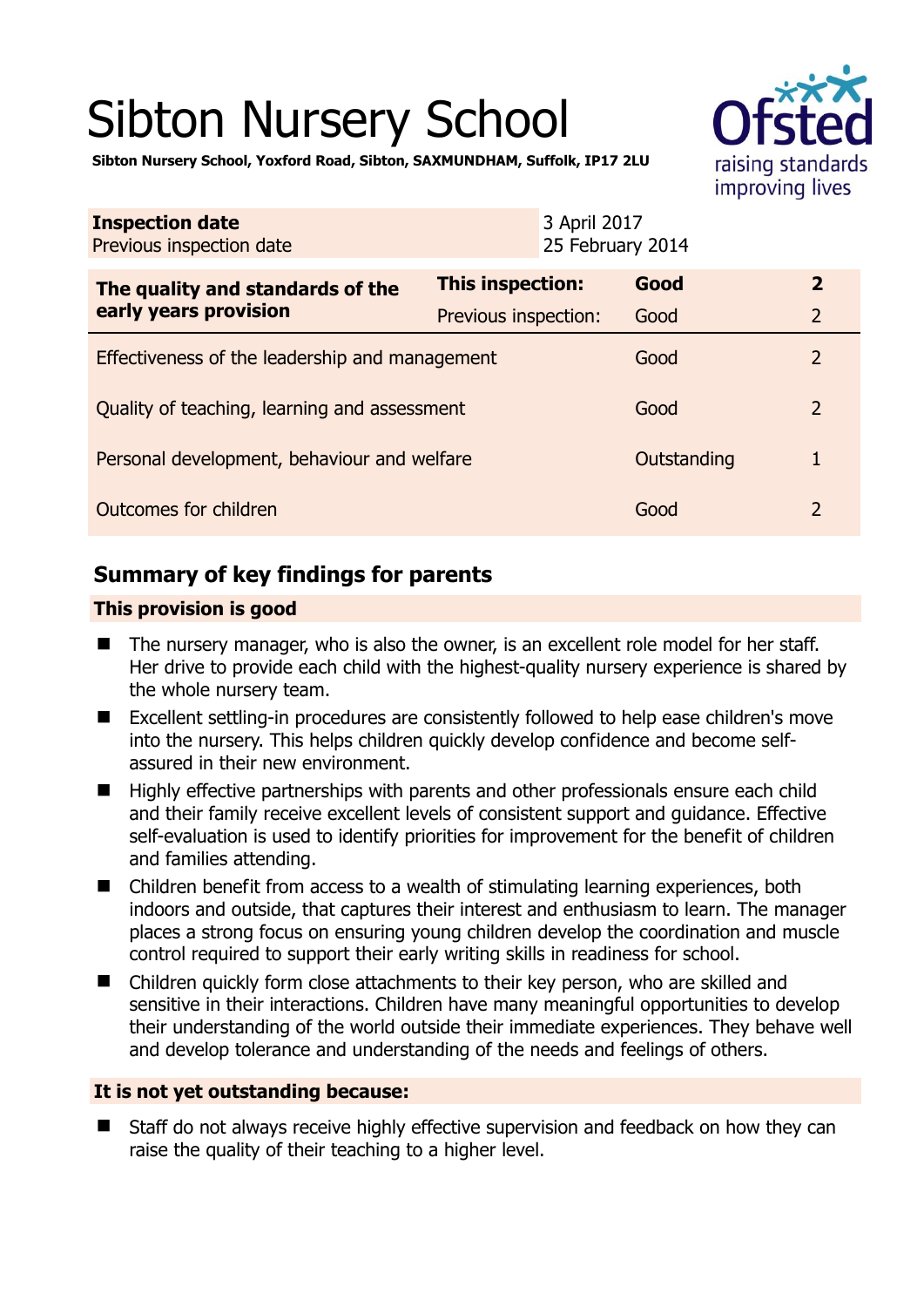### **What the setting needs to do to improve further**

#### **To further improve the quality of the early years provision the provider should:**

 $\blacksquare$  provide all staff with more precise guidance and support to help them raise the quality of their teaching to the highest level.

#### **Inspection activities**

- $\blacksquare$  The inspector observed the quality of teaching during activities indoors and outdoors, and assessed the impact this has on children's learning.
- The inspector spoke to children and staff during the inspection.
- The inspector completed two joint observations with the nursery manager.
- The inspector held a meeting with the nursery manager and the deputy manager. She looked at relevant documentation and evidence of the suitability of staff working in the nursery.
- The inspector spoke to parents during the inspection. She also took account of their views from emails received in response to the manager notifying them of the inspection.

#### **Inspector**

Gill Thornton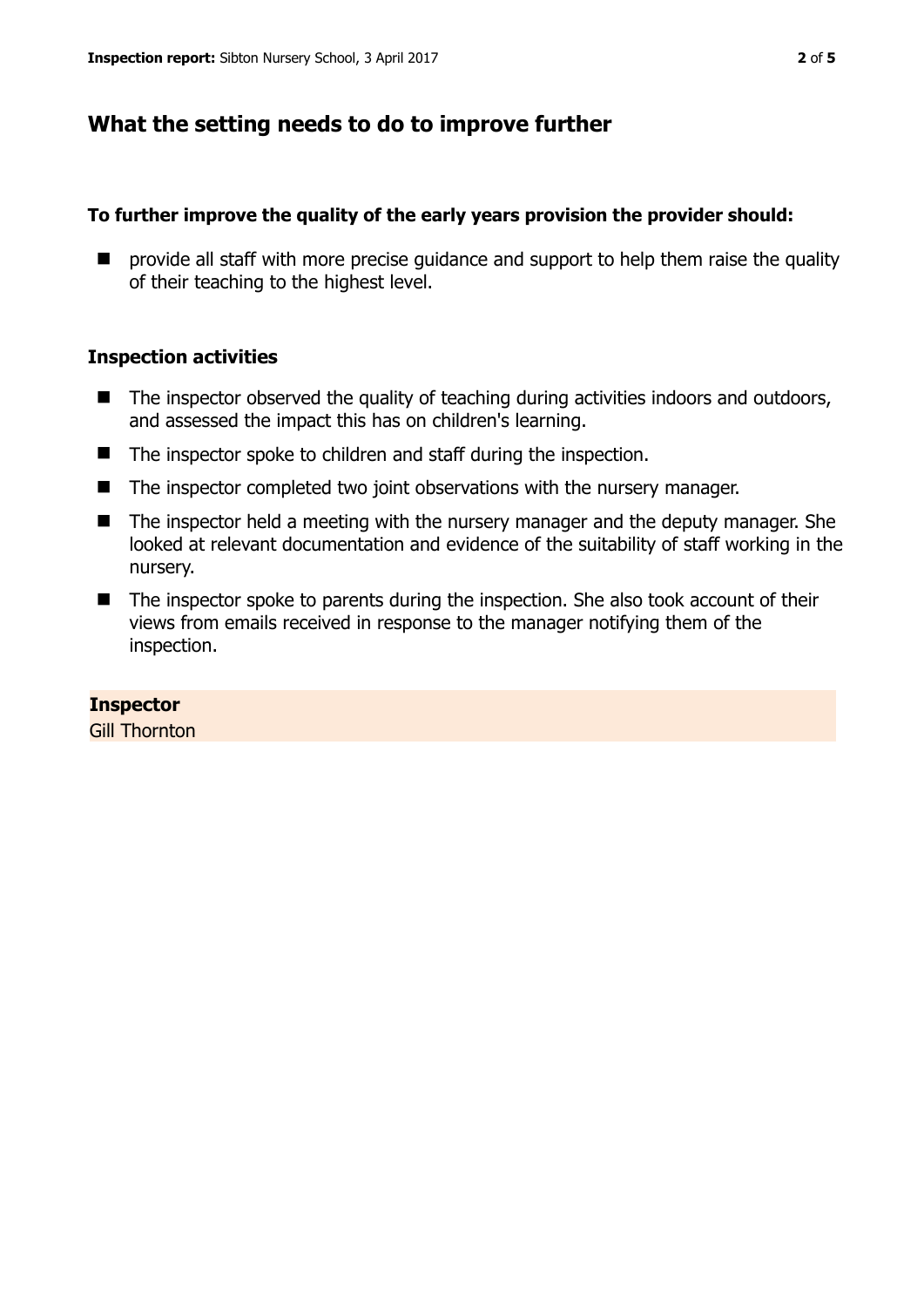## **Inspection findings**

#### **Effectiveness of the leadership and management is good**

The manager is a dynamic qualified teacher who works directly with children, sharing her expertise with staff. Her deputy has introduced an effective system of tracking the progress of groups of children. This helps to identify and target any emerging gaps in learning or the educational programme. Additional funding is used well to support the progress of individual children. Safeguarding is effective. Staff have a good knowledge of the signs and symptoms of abuse and neglect. They are confident about the action to take to protect children and keep them safe from harm. Staff implement sound policies and procedures to promote children's good health, safety and welfare. All staff attend a wide range of relevant training opportunities. For example, training focusing on supporting the needs of two-year-old children has been put to good effect to enhance the learning experiences of this age group.

#### **Quality of teaching, learning and assessment is good**

Staff make good use of observation and assessment to monitor children's progress and plan for their future learning. Parents are very closely involved in each stage of their child's learning. Children aged under two years make confident choices in their play while practising their emerging physical skills in comfort and safety. Well-planned and thoughtfully resourced adult-led activities provide this age group with engaging opportunities to explore and experiment with different textures, such as cooked spaghetti mixed with paint. Children have meaningful opportunities to learn where their food comes from. Cookery sessions form an important part of the nursery programme and are used well to promote all areas of learning, including developing children's understanding of other cultures.

#### **Personal development, behaviour and welfare are outstanding**

The manager places the utmost priority on establishing meaningful relationships with children and their families from the outset. For example, each family has a home visit before their child starts. This enables the key person to get to know the child, while the manager discusses with parents how best to support their child's needs. Parents are highly complimentary of the nursery, offering comments such as 'the nursery has been so supportive of my family'. The manager speaks to teachers to find out what areas individual children are working on so she can support their learning during the holiday club. Children who have special educational needs and/or disabilities receive superb levels of support to help them achieve their full potential. Lunchtime is a social occasion when children and staff sit together to enjoy healthy and nutritious home-cooked meals.

#### **Outcomes for children are good**

Children are making good progress given their starting points and capabilities. They are developing the key skills to support their next stage of learning. Children are happy and enthusiastic in their play. They demonstrate good mathematical and literacy skills. They are keen to make their views known and offer their own suggestions. Children proudly take responsibility for age-appropriate tasks and learn to use tools, such as knives, safely while they cut up their own fruit at snack time.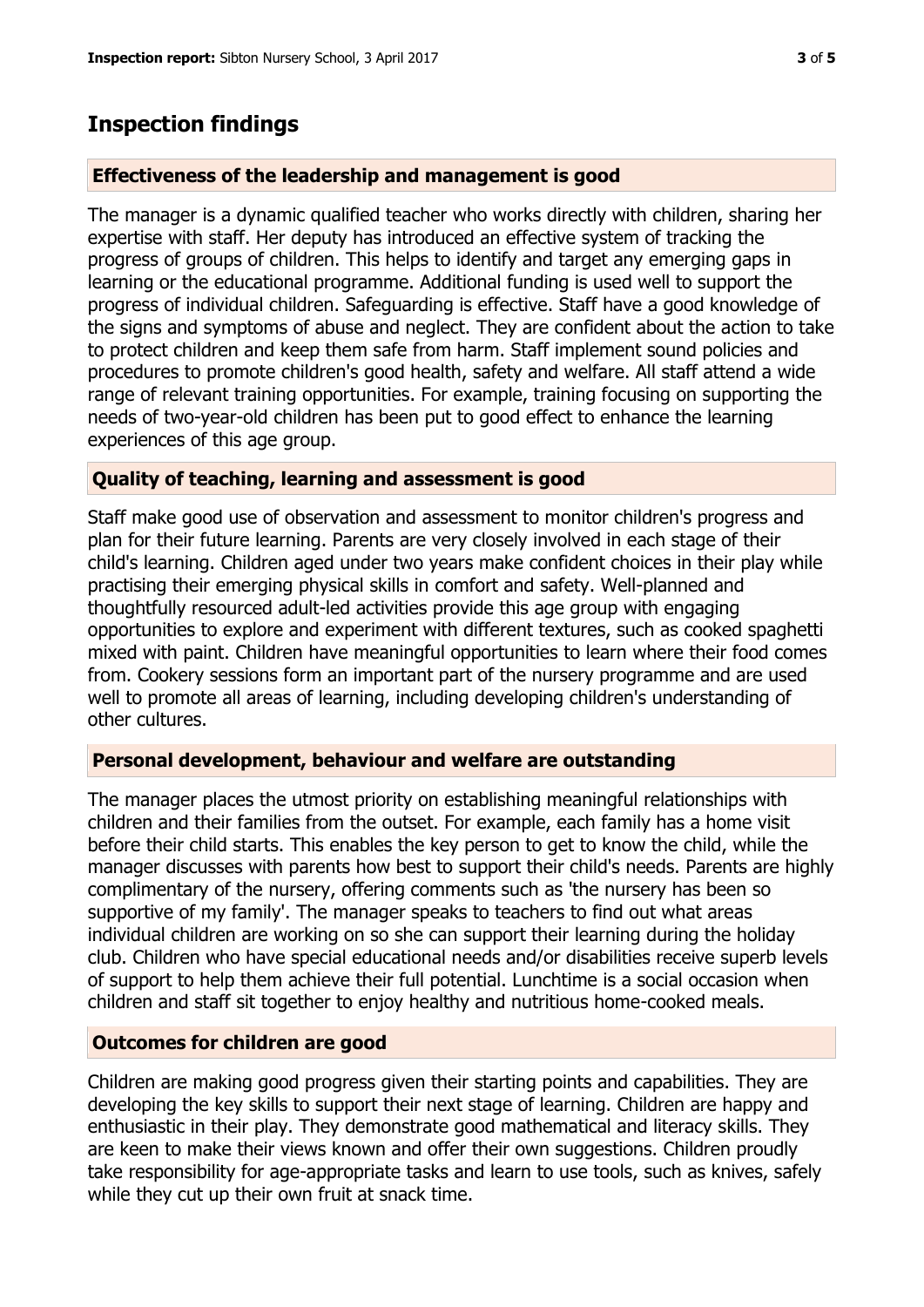# **Setting details**

| Unique reference number                             | EY403549                                                                             |  |
|-----------------------------------------------------|--------------------------------------------------------------------------------------|--|
| <b>Local authority</b>                              | <b>Suffolk</b>                                                                       |  |
| <b>Inspection number</b>                            | 1088099                                                                              |  |
| <b>Type of provision</b>                            | Full-time provision                                                                  |  |
| Day care type                                       | Childcare - Non-Domestic                                                             |  |
| <b>Registers</b>                                    | Early Years Register, Compulsory Childcare<br>Register, Voluntary Childcare Register |  |
| Age range of children                               | $0 - 7$                                                                              |  |
| <b>Total number of places</b>                       | 50                                                                                   |  |
| Number of children on roll                          | 85                                                                                   |  |
| Name of registered person                           | <b>Theresa Ruth Dummett</b>                                                          |  |
| <b>Registered person unique</b><br>reference number | RP512584                                                                             |  |
| Date of previous inspection                         | 25 February 2014                                                                     |  |
| Telephone number                                    | 01728 660200                                                                         |  |

Sibton Nursery School was registered in 2010. The nursery employs 14 members of childcare staff. Of these, 11 hold appropriate early years qualifications from level 2 to level 6. The manager holds qualified teacher status. The nursery opens Monday to Friday, all year round, apart from two weeks at Christmas. Sessions are from 8am until 6pm. The nursery provides funded early education for children aged two, three and four years. It also runs a holiday club for children aged up to nine years.

This inspection was carried out by Ofsted under sections 49 and 50 of the Childcare Act 2006 on the quality and standards of provision that is registered on the Early Years Register. The registered person must ensure that this provision complies with the statutory framework for children's learning, development and care, known as the early years foundation stage.

Any complaints about the inspection or the report should be made following the procedures set out in the guidance 'Complaints procedure: raising concerns and making complaints about Ofsted', which is available from Ofsted's website: www.gov.uk/government/organisations/ofsted. If you would like Ofsted to send you a copy of the guidance, please telephone 0300 123 4234, or email enquiries@ofsted.gov.uk.